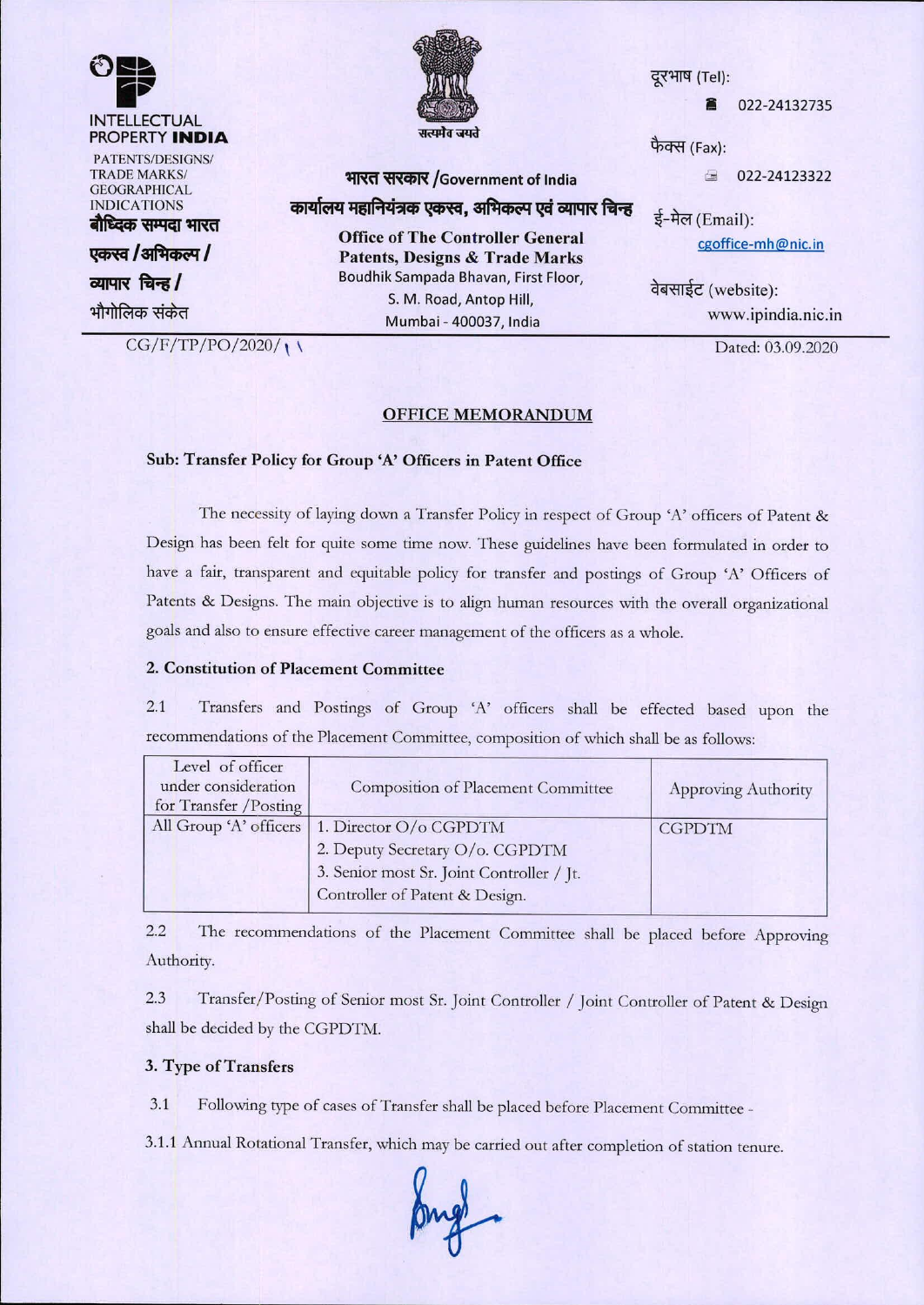**3.1.2 Transfers in exigency of service, which may be carried out to meet specific requirement of post or desirable expertise, or for other administrative reasons.**

3.1.3 Request Transfer, which may be carried out considering the request of individual officer, subject to administrative feasibility.

## 4. Station Tenure:

4.1 The normal station tenure shall be 5 years.

**4.2 'lbe minimum tenure for the post shall normally be 2 years. However. transfer on administrative ground and in case of exigency can be considered before completion of minimum tenure.**

**4.3 For counting the station tenure, the period of service rendered in the previous grade and one** grade below shall be considered. The periods of leave/ training etc. in excess of 30 days per year **would be excluded for counting station tenure.**

4.4 Period of posting of more than two years spent away from a station shall be treated as a break in station tenure. However, in case such a period is less than two years, the total period before and after such break (excluding period spent away from the station) shall be counted towards station tenure. Further, the two-year period for this purpose shall be counted after excluding periods of leave/ training etc. in excess of 30 days per year.

## 5. Transfer Principles:

#### 5.1 Rotational Transfer:

5.1.1 All rotational transfers to be effected in a year shall normally be considered in the first week of March of the concerned year, so that transfer orders are issued by the end of March of the same **year.**

5.1.2. In case of rotational transfer, counting of period of stay in a post/station shall be done as on **31 SI 1\1archof the concerned year.**

5.1.3 Officers, who arc within two years of reaching the age of superannuation and already posted at the station of their choice, shall normally not be transferred.

5.1.4 For rotational transfer, officers shall be considered in order of their length of stay at a **station. in descending order.**

**5.1.5 In order to maintain continuity of work, not more than 1/3 number of officers of the total working strength shall nonnally be considered for transfer in a year.**

## 5.2. Other Transfers:

**5.2.1 Request transfer of an officer, if considered shall be on his own cost.**

ma